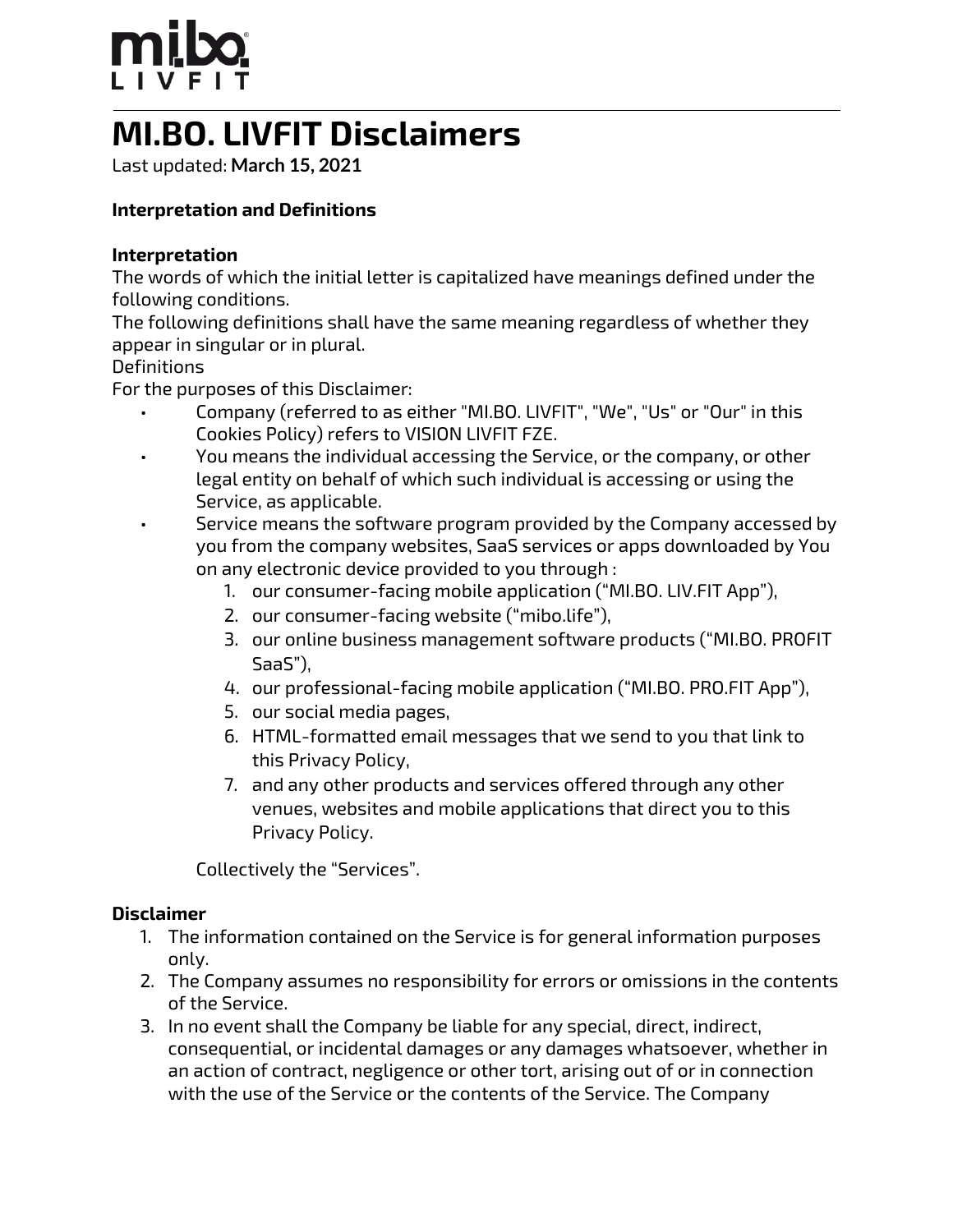reserves the right to make additions, deletions, or modifications to the contents on the Service at any time without prior notice. This Disclaimer is maintained by the Disclaimer Generator

- 4. The Company does not warrant that the Service is free of viruses or other harmful components.
- 5.  $MLBO.®$  is not a substitute for the clinical judgment of a health care professional. MI.BO.® is intended to improve awareness of general wellness. MI.BO.® does not diagnose, treat, mitigate or prevent any disease, symptom, disorder or abnormal physical state.

External Links Disclaimer

- 1. The Service may contain links to external websites that are not provided or maintained by or in any way affiliated with the Company.
- 2. Please note that the Company does not guarantee the accuracy, relevance, timeliness, or completeness of any information on these external websites.

Errors and Omissions Disclai mer

- 1. The information given by the Service is for general guidance on matters of interest only. Even if the Company takes every precaution to insure that the content of the Service is both current and accurate, errors can occur. Plus, given the changing nature of laws, rules and regulations, there may be delays, omissions or inaccuracies in the information contained on the Service.
- 2. The Company is not responsible for any errors or omissions, or for the results obtained from the use of this information.

Fair Use Disclai mer

- 1. The Company may use copyrighted material which has not always been specifically authorized by the copyright owner. The Company is making such material available for criticism, comment, news reporting, teaching, scholarship, or research.
- 2. The Company believes this constitutes a "fair use" of any such copyrighted material as provided for in section 107 of the United States Copyright law.
- 3. If You wish to use copyrighted material from the Service for your own purposes that go beyond fair use, You must obtain permission from the copyright owner.

Views Expressed Disclaimer

- 1. The Service may contain views and opinions which are those of the authors and do not necessarily reflect the official policy or position of any other author, agency, organization, employer or company, including the Company.
- 2. Comments published by users are their sole responsibility and the users will take full responsibility, liability and blame for any libel or litigation that results from something written in or as a direct result of something written in a comment. The Company is not liable for any comment published by users and reserve the right to delete any comment for any reason whatsoever.